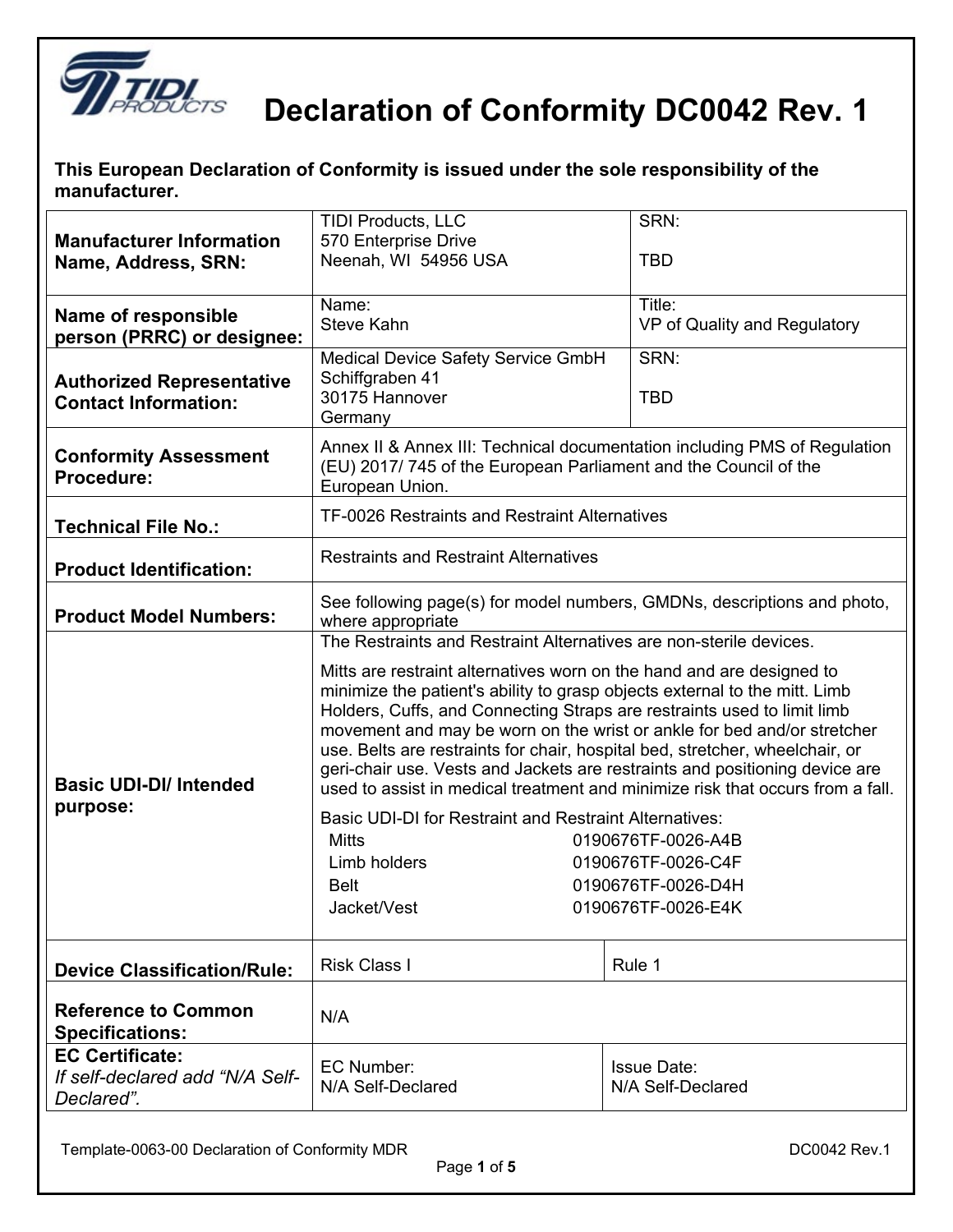

| <b>Quality Management</b><br><b>Certificate:</b> | Number:<br>FM 536366                                                                                                                                                                        | <b>Effective Date:</b><br>29 May 2020 |
|--------------------------------------------------|---------------------------------------------------------------------------------------------------------------------------------------------------------------------------------------------|---------------------------------------|
| <b>Notified Body Information</b><br>For QMS:     | <b>BSI Group The Netherlands B.V.</b><br>Say Building<br>John M. Keynesplein 9<br>1066 EP Amsterdam<br>The Netherlands                                                                      |                                       |
|                                                  | This declaration of conformity is issued under the sole responsibility of TIDI Products, LLC.<br>The undersigned hereby declares, on behalf of TIDI Products, LLC, that the medical devices |                                       |

The undersigned hereby declares, on behalf of TIDI Products, LLC, that the medical devices referenced in this declaration comply with the European Medical Devices Regulation, MDR (EU) 2017/745. We explicitly designate MDSS GmbH to act as our sole Authorized Representative in the European Union for the above indicated products.

| Signed for on behalf of TIDI Products LLC, in Neenah, WI. |  |  |  |
|-----------------------------------------------------------|--|--|--|
|-----------------------------------------------------------|--|--|--|

| <b>Name of Authorized Person:</b> | Title:                               | Date:        |
|-----------------------------------|--------------------------------------|--------------|
| Approval:<br>Brenda Ammonette     | <b>Regulatory Compliance Manager</b> | 23 June 2021 |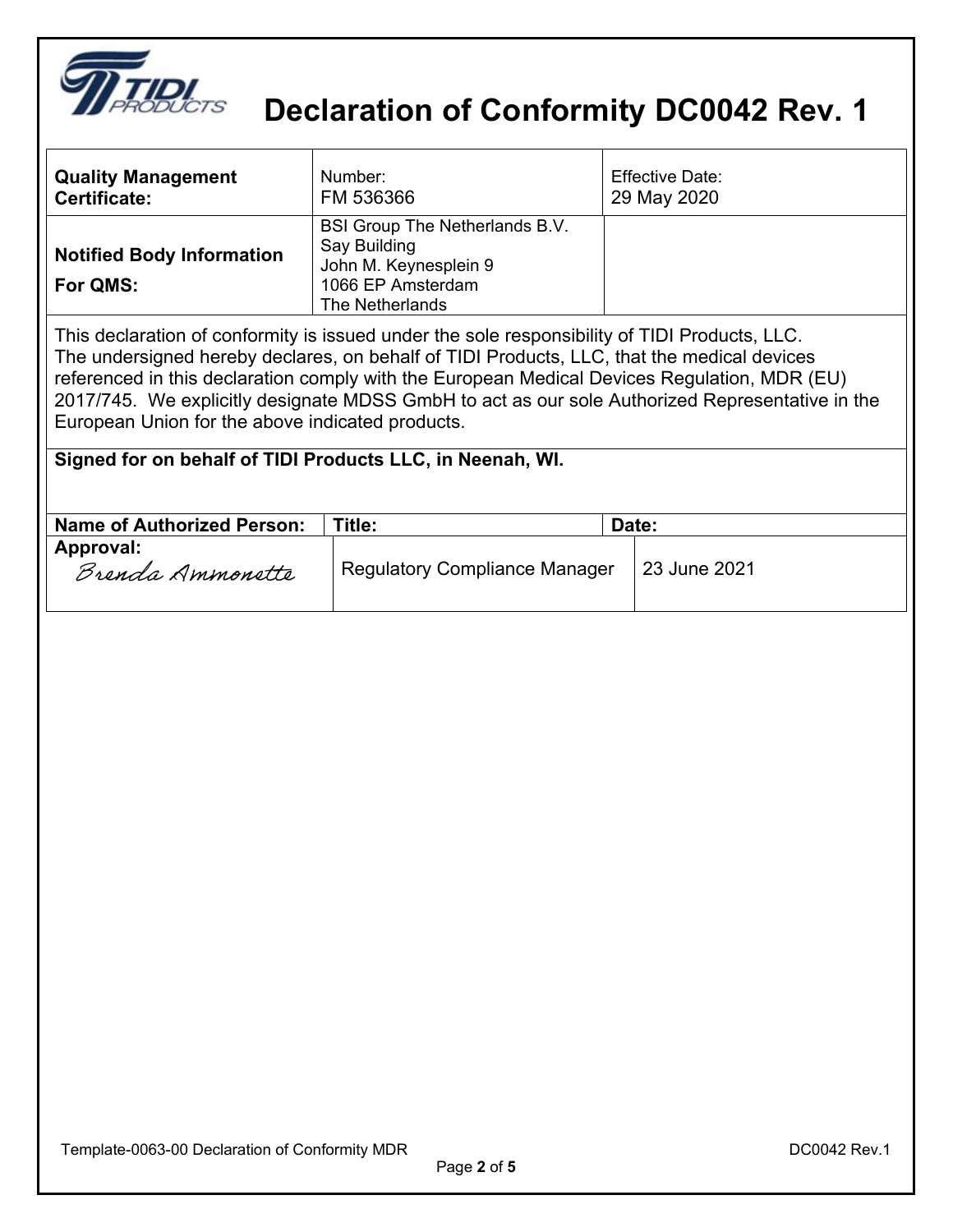

| <b>Model Number</b> | <b>Product name</b>                                | <b>GMDN</b> | UDI-DI         |
|---------------------|----------------------------------------------------|-------------|----------------|
| (REF)               |                                                    |             |                |
| 1135                | Posey Self releasing roll Belt                     | 62482       | 00190676003365 |
| 1231                | Posey roll Belt                                    | 62482       | 00190676003808 |
| 1334                | Posey Key Lock Belt                                | 62482       | 00190676003792 |
| 1337                | Swedish Belt, One Size Fits All                    | 62482       | 00190676002788 |
| 2510                | Posey Economy Soft Limb holders                    | 62482       | 00190676005291 |
| 2530                | Posey Foam Soft limb holders                       | 62482       | 00190676002887 |
| 2531                | Posey Quick Release soft limb holders              | 62482       | 00190676004942 |
| 2532                | Posey Quick release soft limb holders              | 62482       | 00190676004782 |
| 2533                | Posey Quick release soft limb holders              | 62482       | 00190676005307 |
| 2534                | Posey Quick release soft limb holders              | 62482       | 00190676005314 |
| 2550                | Posey Quick release quilted soft limb<br>holders   | 62482       | 00190676004935 |
| 2551                | Posey Quick Release Quilted Limb Holder            | 62482       | 00190676004959 |
| 2552                | Posey Quick release quilted soft limb<br>holders   | 62482       | 00190676005345 |
| 2631                | Posey deluxe soft limb holders                     | 62482       | 00190676005369 |
| 2750                | Twice as Tough Cuff for Gurney, Wrist              | 62482       | 00190676002818 |
| 2755                | Twice as Tough Cuff for Gurney, Ankle              | 62482       | 00190676002825 |
| 2790                | Twice as Tough Cuff, Wrist no Lock                 | 62482       | 00190676002511 |
| 2791                | Twice as Tough Cuff, Ankle no Lock                 | 62482       | 00190676002832 |
| 2792                | Twice as Tough Cuff, Wrist                         | 62482       | 00190676002719 |
| 2793                | Twice as Tough Cuff, Ankle                         | 62482       | 00190676002726 |
| 2794                | Twice as Tough Cuff, Connected Wrist               | 62482       | 00190676002733 |
| 2795                | Twice as Tough Cuff, Connected Ankle               | 62482       | 00190676002740 |
| 2796                | Twice as Tough Cuff, Connected Wrist               | 62482       | 00190676002849 |
| 2797                | Twice as Tough Cuff, Connected Ankle               | 62482       | 00190676002856 |
| 2798                | Twice as Tough Cuff Wrist, Double Lock             | 62482       | 00190676002702 |
| 2799                | Twice as Tough Cuff Ankle, Double Lock             | 62482       | 00190676002696 |
| 2809                | Posey Mitts                                        | 62482       | 00190676005376 |
| 2810                | Posey soft hand Mitts                              | 62482       | 00190676005383 |
| 2811                | Posey Peek-A-Boo Mitts                             | 62482       | 00190676004799 |
| 2814                | <b>Posey Double security Mitts</b>                 | 62482       | 00190676004812 |
| 2816                | Posey finger control Mitts                         | 62482       | 00190676004836 |
| 2819                | Posey Double security Mitts                        | 62482       | 00190676004867 |
| 4125                | Posey Soft Belt, Standard                          | 62482       | 00190676003440 |
| 4733                | Posey pediatric soft limb holders                  | 62482       | 00190676003358 |
| 4734                | Posey pediatric soft limb holders                  | 62482       | 00190676003341 |
| 4749                | Posey Circumstraint board straps                   | 62482       | 00190676003235 |
| 5550                | Posey General purpose belt, gurney                 | 62482       | 00190676001088 |
| 5551                | Posey Disposable Operating Room<br>Body/Knee Strap | 62482       | 00190676001125 |
| 1135QR              | Posey Self releasing roll Belt                     | 62482       | 00190676002757 |
| 1135QXL             | Posey Self releasing roll Belt                     | 62482       | 00190676005475 |
| 1231Q               | Posey roll Belt                                    | 62482       | 00190676002764 |
| 1231QXL             | Posey roll Belt                                    | 62482       | 00190676002771 |

Template-0063-00 Declaration of Conformity MDR deviation of the state of the DC0042 Rev.1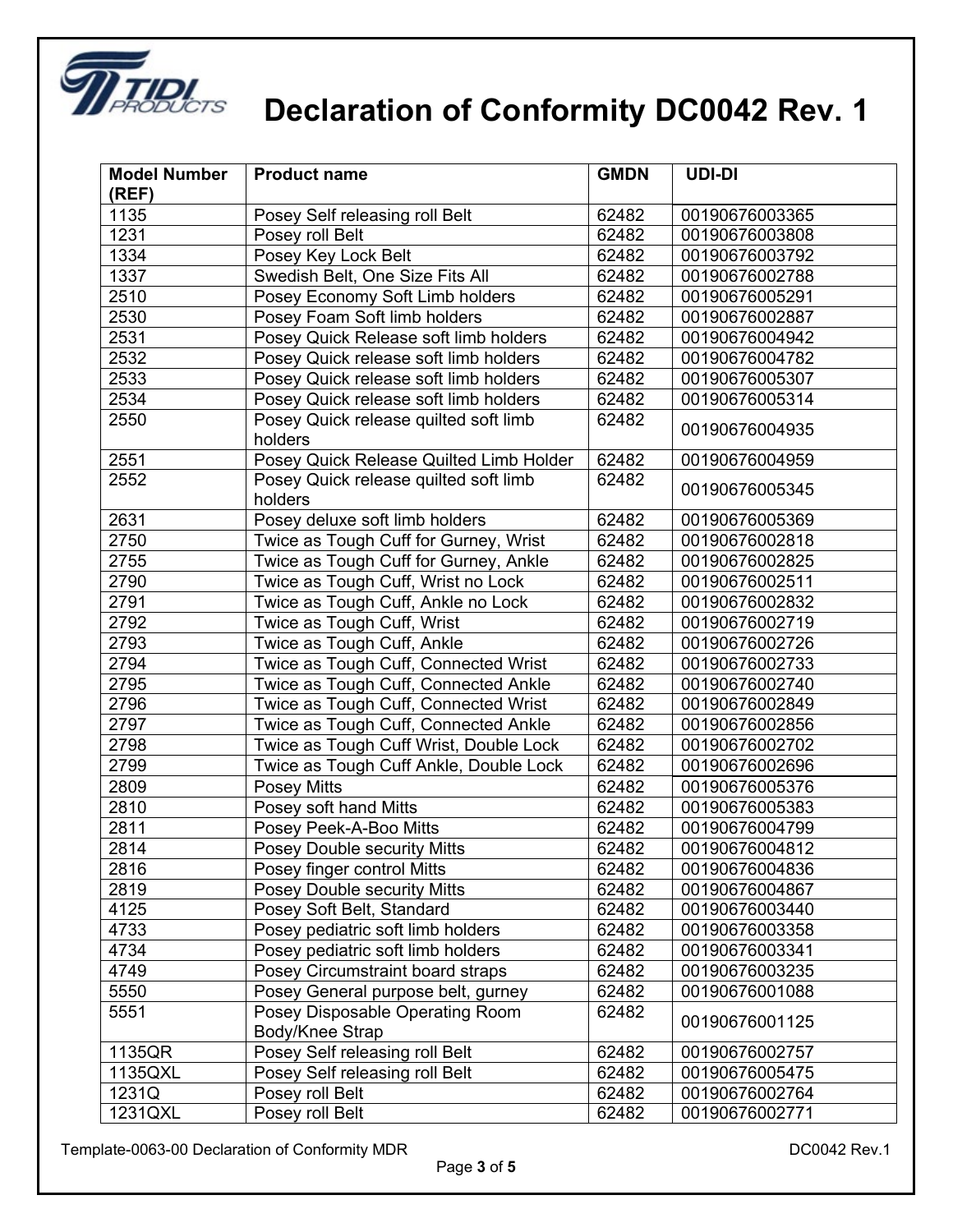

| <b>Model Number</b><br>(REF) | <b>Product name</b>                                   | <b>GMDN</b> | <b>UDI-DI</b>  |
|------------------------------|-------------------------------------------------------|-------------|----------------|
| 2790Q                        | <b>Quick Release TAT</b>                              | 62482       | 00190676003372 |
| 2791Q                        | <b>Quick Release TAT</b>                              | 62482       | 00190676003204 |
| 2792Q                        | <b>Locking TAT</b>                                    | 62482       | 00190676003617 |
| 2795L                        | TAT Cuff, Ankle, Long                                 | 62482       | 00190676005086 |
| 3050L                        | New Vest, Poly/Cotton Plaid                           | 62482       | 00190676002542 |
| 3050M                        | New Vest, Poly/Cotton Plaid                           | 62482       | 00190676002535 |
| 3050S                        | New Vest, Poly/Cotton Plaid                           | 62482       | 00190676002528 |
| 3050XL                       | New Vest, Poly/Cotton Plaid                           | 62482       | 00190676002559 |
| 3050XXL                      | Posey Safety Vest                                     | 62482       | 00190676002566 |
| 3060L                        | New Vest w/Quick Release Buckle                       | 62482       | 00190676002610 |
| 3060M                        | New Vest w/Quick Release Buckle                       | 62482       | 00190676002603 |
| 3060S                        | New Vest w/Quick Release Buckle                       | 62482       | 00190676002597 |
| 3060XL                       | New Vest w/Quick Release Buckle                       | 62482       | 00190676002627 |
| 3060XXL                      | New Vest w/Quick Release Buckle                       | 62482       | 00190676002634 |
| 3063L                        | Safety Vest, Breezeline Mesh with QR<br><b>Straps</b> | 62482       | 00190676003402 |
| 3063M                        | Safety Vest, Breezeline Mesh with QR<br><b>Straps</b> | 62482       | 00190676003396 |
| 3063S                        | Safety Vest, Breezeline Mesh with QR<br><b>Straps</b> | 62482       | 00190676003389 |
| 3063XL                       | Safety Vest, Breezeline Mesh with QR<br><b>Straps</b> | 62482       | 00190676003419 |
| 3070L                        | New Vest, Plaid W/Hook and Loop                       | 62482       | 00190676002665 |
| 3070M                        | New Vest, Plaid W/Hook and Loop                       | 62482       | 00190676002658 |
| 3070S                        | New Vest, Plaid W/Hook and Loop                       | 62482       | 00190676002641 |
| 3311L                        | Criss Cross Vest, Breezeline                          | 62482       | 00190676003327 |
| 3311M                        | Criss Cross Vest, Breezeline                          | 62482       | 00190676003310 |
| 3658M-L                      | Posey SR Wrap Around Medium-Large                     | 62482       | 00190676001002 |
| 3658S-M                      | Posey SR Wrap Around Small-Medium                     | 62482       | 00190676001019 |
| 3658XL                       | Posey SR Wrap Around X-Large                          | 62482       | 00190676001026 |
| 3658XXL                      | Posey SR Wrap Around XX-Large                         | 62482       | 00190676001033 |
| 4116PQ                       | Posey Self Releasing Omni Belt                        | 62482       | 00190676003556 |
| 4125C                        | Posey Pelvic Soft Belt                                | 62482       | 00190676003457 |
| 4125L                        | Posey soft belt, extra long                           | 62482       | 00190676003464 |
| 4125Q                        | Posey soft belt, standard                             | 62482       | 00190676003471 |
| 4126Q                        | Posey soft releasing padded belt                      | 62482       | 00190676003488 |
| 4126V                        | Posey soft releasing padded belt                      | 62482       | 00190676003495 |
| 5550B                        | Posey General purpose belt, bed                       | 62482       | 00190676001101 |